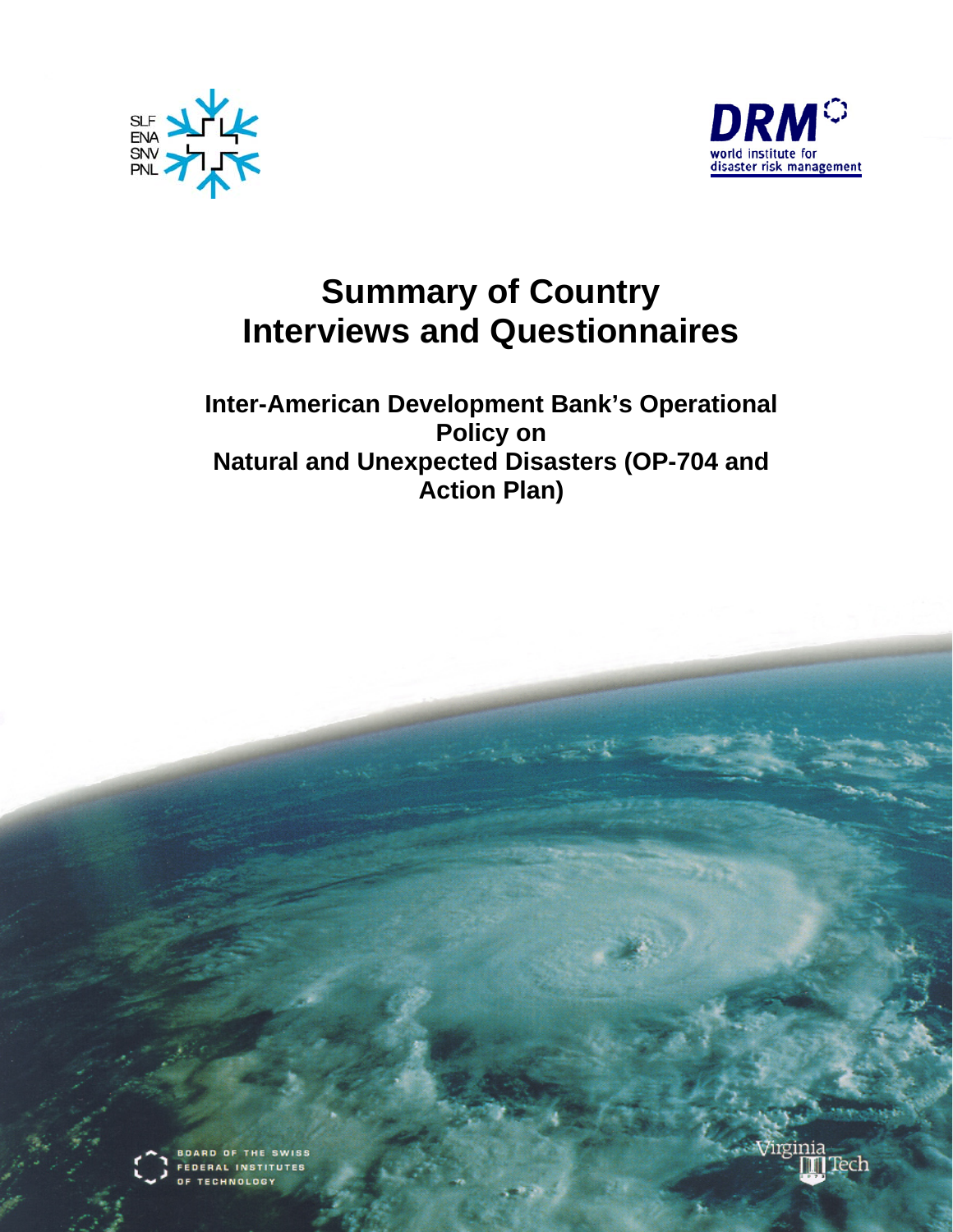

| $\mathbf{1}$ .                                                                |  |
|-------------------------------------------------------------------------------|--|
| 1.1.<br>1.2.                                                                  |  |
| 2.                                                                            |  |
| 2.1.<br>2.2.                                                                  |  |
| DEVELOPMENT AND PUBLIC POLICY CHALLENGES POSED BY<br>3.                       |  |
| 3.1.                                                                          |  |
| <b>IDB DISASTER PROGRAMS AND CLIENT COUNTRIES  12</b><br>$\mathbf{4}$ .       |  |
| 4.1.<br>FAMILIARITY WITH AND EFFECTIVENESS OF IDB DISASTER POLICY  14<br>4.2. |  |
| 5.                                                                            |  |
|                                                                               |  |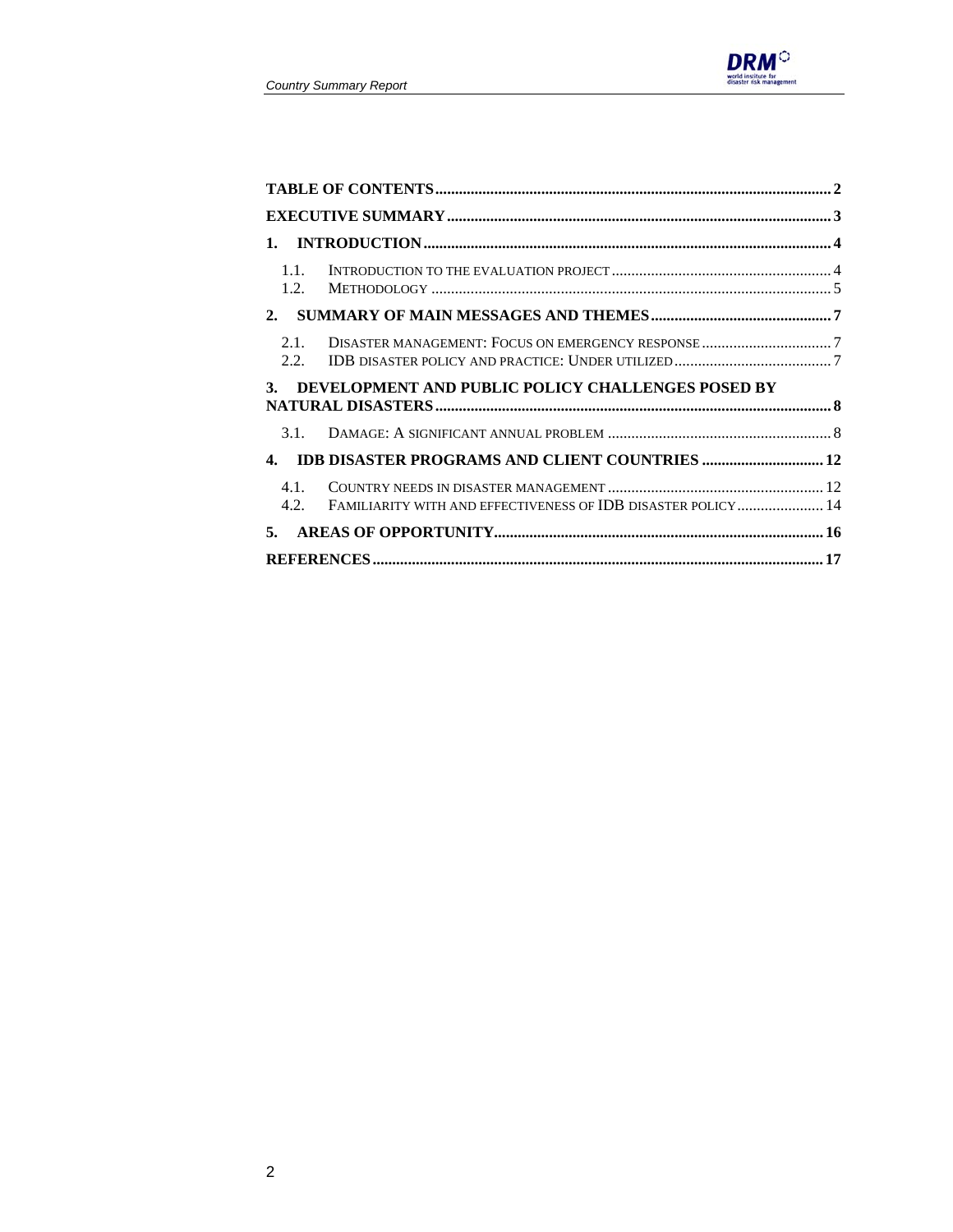

## **Executive summary**

In all countries, public sector disaster risk management focuses almost entirely on post-disaster activities. The primary focus remains on emergency response and (partial) rehabilitation and reconstruction. When asked to rank the importance of disaster management activities relative to political realities in their countries, survey participants responded as follows, placing highest priority on macroeconomic growth objectives. Disaster management activities ranked in the middle, behind sectoral policy and above social policy and national security.

IDB policy or instruments related to disaster management appeared largely unknown in field offices and key country institutions, according to questionnaire and interview responses. Comments by most Representatives reflected a low level of awareness and strategic vision of IDB disaster management policy and its relevance for day-to-day country operations. In most cases, field offices that were aware of disaster policy were offices were in countries, which had requested assistance due to recent major disasters (e.g. Nicaragua, Honduras, and El Salvador). Likewise, field offices in countries that had experienced recent disasters were aware of specific instruments related to emergency response like the ERF and loan reallocation, and the deployment of special disaster management teams from IDB headquarters. Less than 10% of In-country respondents were familiar with the processes and rules for use of instruments other than the ERF and the practice of reallocating existing IDB project resources (loan reallocation). For respondents familiar with the spectrum of IDB instruments for disaster related activities (about 3% of the total sample), respondents indicated that non-ERF instruments were deemed to have unclear eligibility requirements and often required new loan approval processes.

When awareness of IDB activities in disaster management was present, country interviewees often noted that IDB activities had been related to reformulating or reorienting loans for emergency response, rehabilitation or reconstruction. For those that were aware of IDB activities, most were familiar with the IDB's emergency response fund. Few were aware of IDB facilities for pre-disaster activities or other disaster management instruments. Interview and questionnaire responses revealed that either a) the project with a disaster-related component was too new to evaluate the effectiveness or impact or b) IDB policy was not known and not considered relevant to country projects or to country disaster management

Interview responses indicated that countries employ IDB instruments with streamlined processes for obtaining resources and instruments whose rules for use are clear. The pre-disaster objectives of OP-704 were also perceived to be less clearly defined than instruments leaning towards post-disaster replacement of losses. Interviews suggest that a streamlined approval and resource disbursal process makes the ERF attractive. Countries that had used this instrument were very positive about its ability to respond quickly to emergency response needs, which however is already partly rooted in their tendency to prefer reactive over proactive natural disaster-related strategies.

The country visits uncovered at least four areas of opportunity for disaster management in Latin America and the Caribbean. These include

- increasing awareness of proactive disaster policy,
- exploring and developing disaster management solutions that benefit sustainable development, even when disasters do not occur,
- coordinating disaster management strategies regionally, and
- making pre-disaster measures attractive and affordable.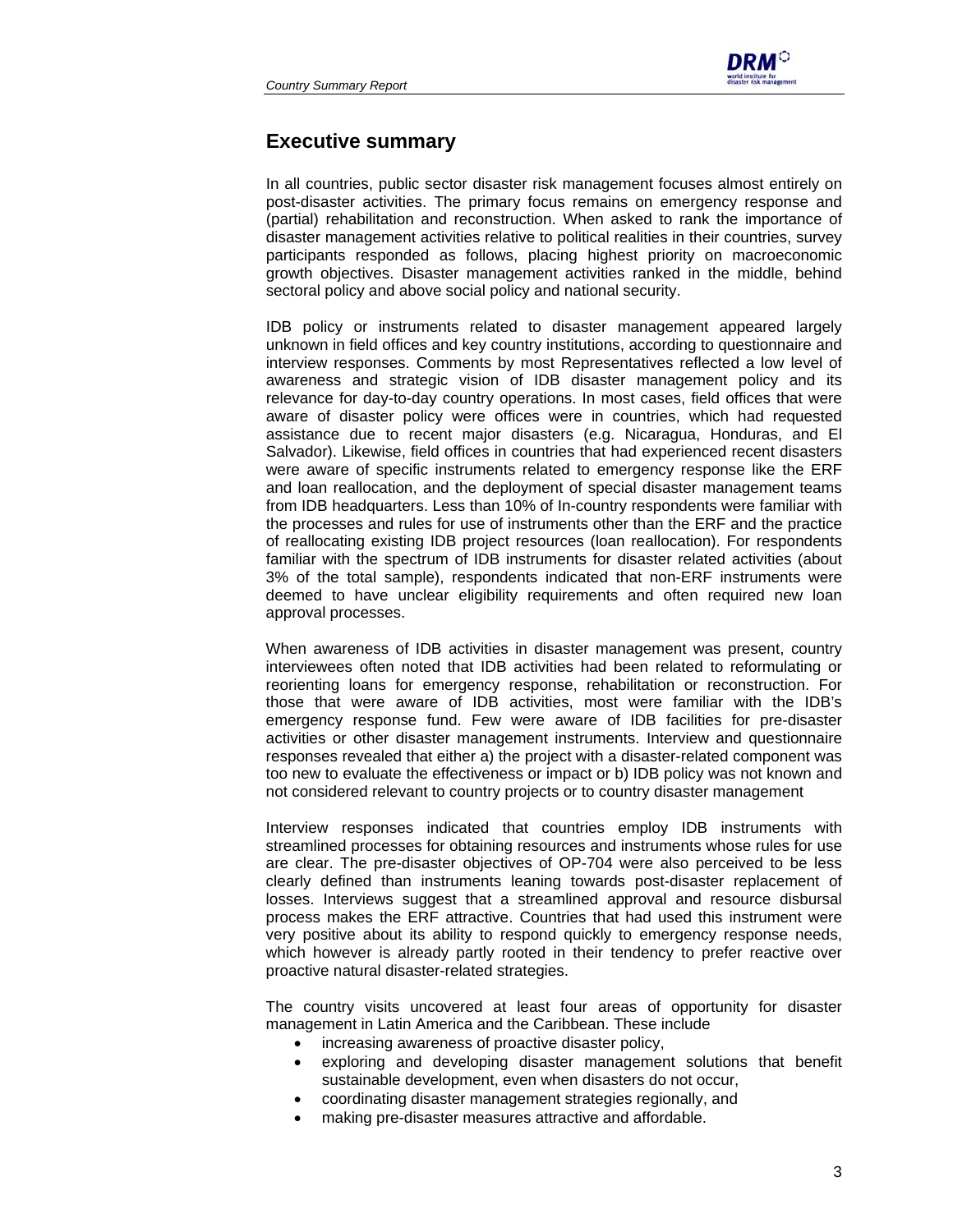

## **1. Introduction**

This report summarizes a series of country field trips, interviews, and questionnaire results administered in eight Latin American and Caribbean countries as part of an evaluation of the Inter-American Development Bank's Operational Policy on Natural and Unexpected Disasters (OP-704 and Action Plan). The following section briefly overviews the scope of the project, and the methodology used in the country interviews and questionnaires. The report then summarizes major findings and trends from these interviews and questionnaire responses.

## *1.1. Introduction to the evaluation project*

The Inter-American Development Bank (referred throughout the report as "IDB" or "the Bank") recognizes natural disasters and unexpected disasters as a threat to the optimal economic and social development of its member countries and to a range of operational and non-operational activities. Natural disasters include disasters such as earthquakes, floods, windstorms (hurricanes and tropical windstorms), landslides, tidal waves (tsunamis), volcanic eruptions, droughts, forest fires, and erosion, or a combination thereof. Unexpected disasters are mainly due to technological hazards originating from technological or industrial accidents, dangerous procedures, infrastructure failures or specific human activities. Some examples for unexpected disasters are industrial pollution, nuclear activities and radioactivity, toxic wastes, explosions, oil and chemical spills or terrorist attacks. The combination of hazard exposure and human activities, settlements and assets often leads to loss of life or injury, property damage, social and economic disruption or environmental degradation.

In recent years, the Bank has devoted resources to the articulation and implementation of policy guidelines and programs $<sup>1</sup>$  to help member countries better</sup> address the natural hazards they face. The Bank's Operational Policy on Natural and Unexpected Disasters (OP-704)<sup>2</sup> and the related IDB Action Plan<sup>3</sup> represent the current policy guidelines to Bank operations and to member countries for disaster risk management.

As part of an ongoing effort to improve disaster-related policy and programs, the IDB's Office of Evaluation and Oversight (OVE) has conducted a series of reviews to help the Bank meet borrowing member country needs in disaster risk management.<sup>4</sup> These activities highlighted the complexity of the issues and suggested the need for deeper and more detailed analysis. With IDB Board authorization, OVE contracted the World Institute for Disaster Risk Management

l

<sup>&</sup>lt;sup>1</sup> The IDB uses Operational Policies (OP) to provide consistent guidelines for Bank activities in a range of areas. These policies include chapters on: objectives; fields of activities and related priorities; and

basic guidelines. 2 *OP-704 Natural and Unexpected Disasters, IDB Operational Policies*, Approved by the Board of Executive Directors of the Inter-American Development Bank in November 1998, revised in 2000 (cf.

document GP-92-15). *<sup>3</sup> IDB Action Plan: Facing the Challenge of Natural Disasters in Latin America and the Caribbean,* IDB Sustainable Development Department, March 2000.

<sup>&</sup>lt;sup>4</sup> OVE's evaluation of the Emergency Reconstruction Facility (ERF) last year was a contribution to this larger effort, as is on-going work under the Regional Policy Dialogue (Natural Disasters Network), (cf. RE-264, May 1, 2002). OVE has consulted closely with the management on these aspects of the evaluation so that its product can contribute most effectively to the re-design of the OP-704 and the Action Plan.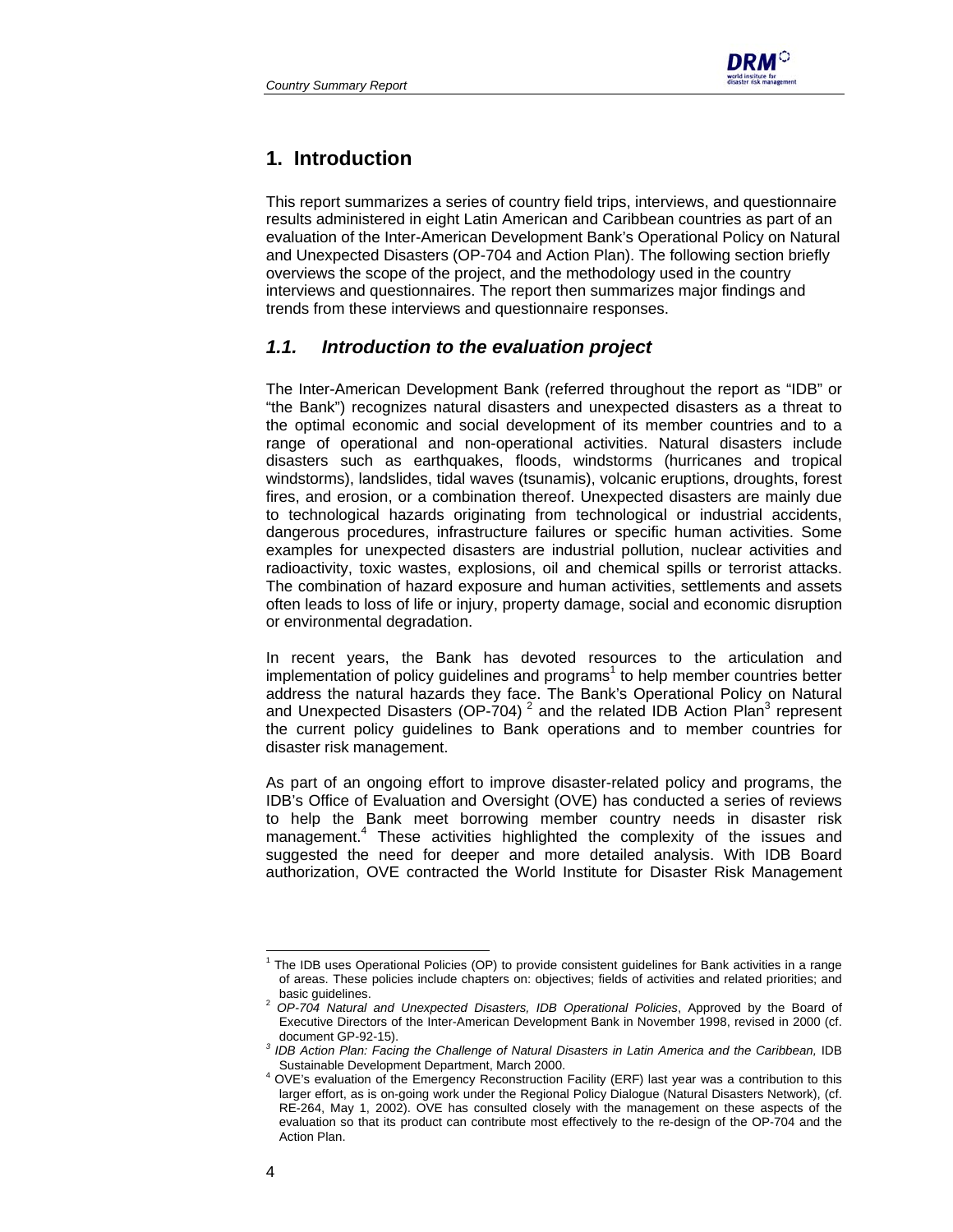

(DRM)<sup>5</sup> to evaluate the Bank's Operational Policy on Natural and Unexpected Disasters (OP-704). Resources from the IDB-Swiss Consultant Trust Fund<sup>6</sup> were used to fund this evaluation.

## *1.2. Methodology*

## **Methodology**

l

The information summarized in this report was collected by a team of experts who participated in the evaluation process. DRM selected these individuals based on their expertise and participation in a network for applied research, implementation and dissemination. The team members represent diverse regional and professional backgrounds and with significant representation from IDB borrowing countries. Under OVE's direction, the DRM conducted the evaluation process and bases this summary report on:

- Field missions and interviews to 7 countries (Annex V: Activity Report and Annex VI: Questionnaire) in May and June of 2003
- Interviews with key IDB personnel in Washington, DC
- Administration and evaluation of questionnaires

Field missions were carried out to collect data for a series of tasks, outlined below. The selection of the countries was based on the investigation reported on in the final report for this evaluation, and in discussion with OVE. Main criteria for the selection of the countries were: hazard pattern, actual damage pattern, regional representatively, IDB loan activities. The table below summarizes the evaluation teams that visited each country. Field missions

<sup>&</sup>lt;sup>5</sup> DRM, the World Institute for Disaster Risk Management, is an independent disaster research institute located in Alexandria, Virginia. The contract between DRM and OVE, HRD.3.059.00-C, was signed on<br>April 22, 2003.

April 22, 2003.<br><sup>6</sup> The Swiss Fund was established pursuant to an Agreement "Establishing a Technical Cooperation Trust Fund for Consulting Services and Training Activities" dated December 22, 1994. The Agreement was signed by the President of the Bank pursuant to Resolution DE-51/91, which delegated to the President the authority to enter into agreements to establish trust funds for technical cooperation activities consistent with the guidelines of Document GN-1708. The Agreement contemplates using the Swiss Fund for evaluations in the context of Bank technical cooperation, among other purposes.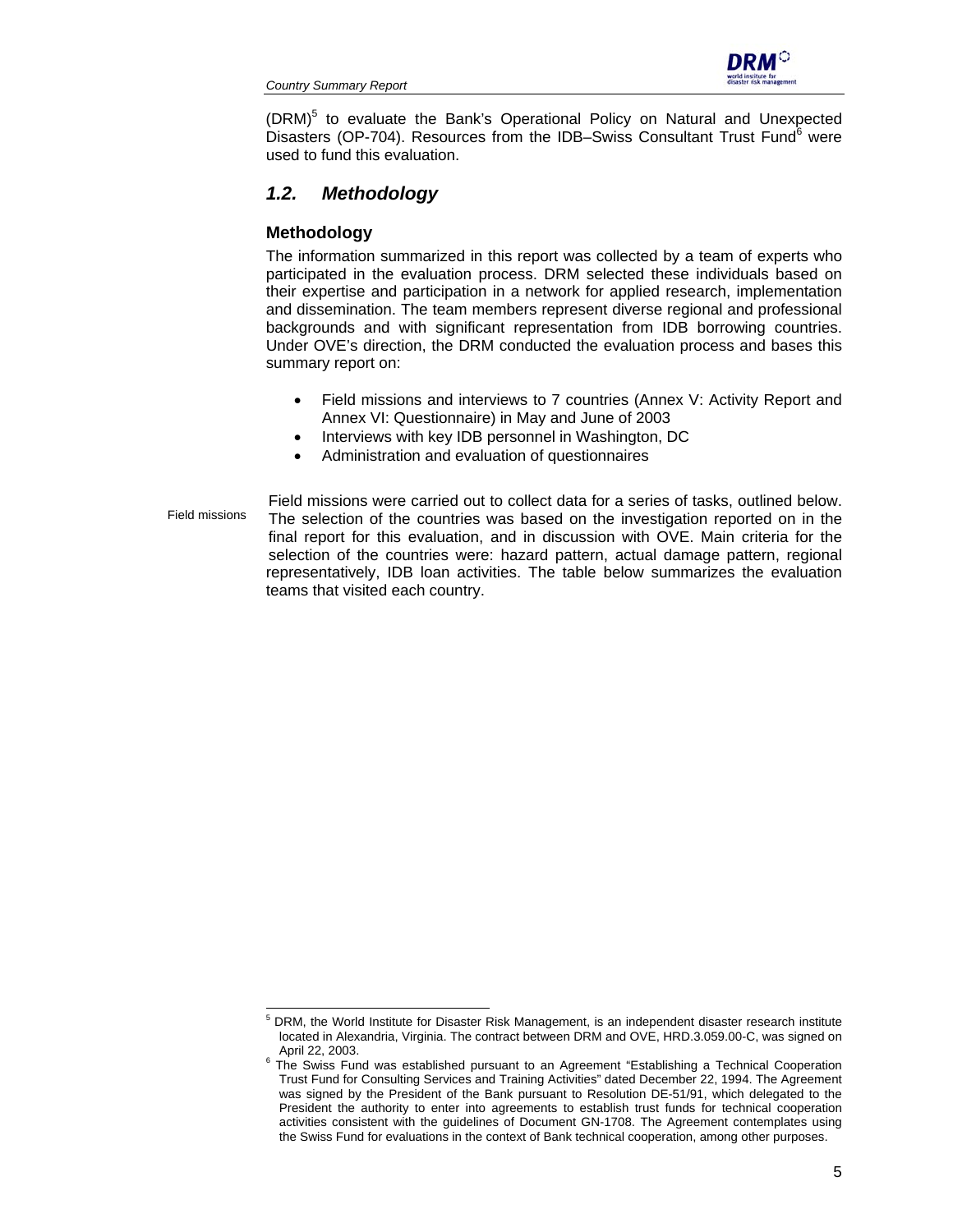

**Table 1** 

| Country            |                                             | <b>Team members</b>                                                           |
|--------------------|---------------------------------------------|-------------------------------------------------------------------------------|
| <b>Bolivia</b>     | <b>Region specialist:</b><br>T <u>eam</u> : | Tanya Corrales<br>Koko Warner, Geraldine Zosso                                |
| Peru               | <b>Region specialist:</b><br>Team∶          | <b>Tanya Corrales</b><br>Koko Warner, Geraldine Zosso                         |
| <b>Jamaica</b>     | Region specialist:<br>Team:                 | Jeremy Collmore<br>Walter Ammann, Stefanie Dannenmann,<br>Juerg Hammer        |
| <b>Honduras</b>    | <b>Region specialist:</b><br>Team∶          | Jeremy Collymore<br>Walter Ammann, Stefanie Dannenmann,<br>Juerg Hammer       |
| <b>El Salvador</b> | <b>Region specialist:</b><br>T <u>eam</u> ∶ | Daniel Bitran<br>Koko Warner, Geraldine Zosso                                 |
| <b>Nicaragua</b>   | <b>Region specialist:</b><br>Team∶          | Daniel Bitran<br>Walter Ammann, Koko Warner, Geraldine<br>Zosso, Juerg Hammer |
| <b>Mexico</b>      | <b>Region specialists:</b>                  | Daniel Bitran and Roberto Meli                                                |

The country case studies covered Bolivia, Peru, Jamaica, Nicaragua, El Salvador, Mexico and Honduras. A detailed report from the Dominican Republic was provided by the IDB's field office in Santo Domingo.

A questionnaire was developed covering all main questions raised in the tasks for the evaluation project. Full results of this questionnaire are summarized in the final report, trends are summarized here. The questionnaire was distributed to all individuals interviewed during seven country fieldtrips, in addition to selected IDB personnel and IDB mission offices. The sampling procedure was purposive, that is, every opportunity was seized to gather questionnaire responses in the field. The data were not gathered in a way that would allow for statistically rigorous analysis. Random sampling, pilot surveys, or creating control and non-control samples were not performed. Neither were biases accounted for which might have been created by non-response. The purpose of the questionnaire was to offer a general feedback mechanism about disaster risk management in borrowing member countries and the degree to which IDB disaster risk management activities in LAC fit with the policy guidelines of the OP-704 and Action Plan. The sample size for questionnaire responses is 35, or about a 40% response rate. **Questionnaire** 

#### **Organization of this report**

The organization of this summary report follows indirectly the structure of the tasks (and questionnaire and interviews which were based on these tasks) outlined in the main evaluation project, without referring explicitly to the tasks. This report highlights the overarching themes from interviews and results of the questionnaire, again following the structure. Many of these themes reoccurred in questionnaire responses, as well as in interviews in each country visited. The reader will note the reiteration of certain themes throughout the report. The recurrence of themes is intentional: the repetition of certain themes accurately reflects the answers of interviews and questionnaire respondents about disaster management in Latin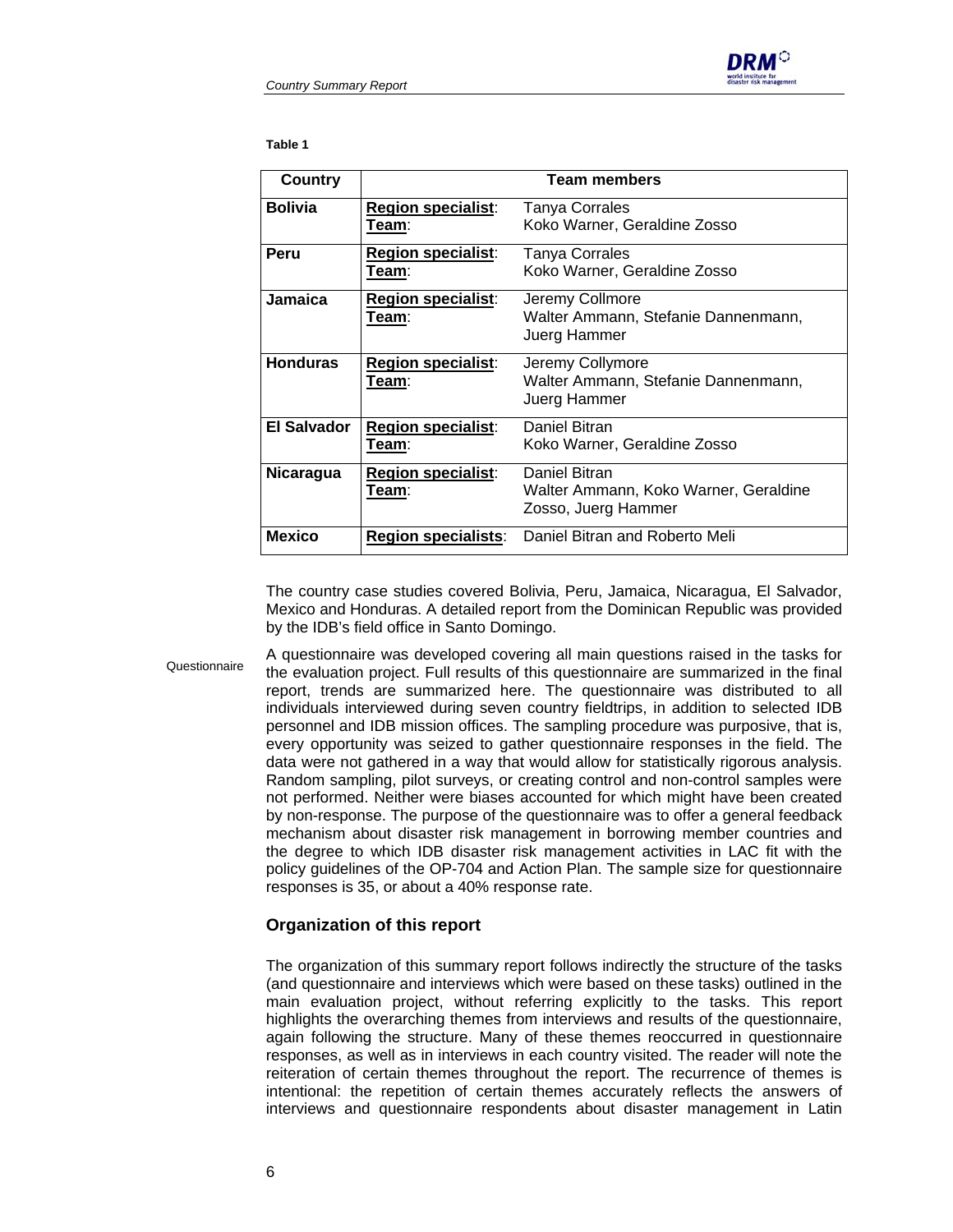

America and the Caribbean. The executive summary, however, provides a brief overview of themes that are repeated in this summary report.

Section two summarizes the main messages and themes that emerged from interviews and questionnaires about disaster risk management in LAC countries. Section three summarizes findings related to development and public policy challenges posed by natural disasters. Section four discusses findings related to the IDB's disaster programs in client countries. Section five highlights four areas of opportunity that could enhance the IDB's role in helping client countries manage disaster risk.

# **2. Summary of main messages and themes**

## *2.1. Disaster management: Focus on emergency response*

## **Natural disasters in Latin America and the Caribbean (LAC)**

Natural disasters in Latin American and Caribbean countries inflict serious damage yearly and impede the development process. Given the serious nature of this damage, and particularly its impact on poverty, the focus of disaster management programs appears to be somewhat affected by disaster magnitude and frequency. Interviews found that, for countries without a major country-wide disaster in recent years, the focus of disaster management is on emergency response. Interviews suggested that emergency response activities absorbed most of the disaster finance available. For countries that had experienced a major country-wide disaster in recent years, awareness of the need for prevention and risk reduction is relatively high. However, actual implementation is just beginning. Obstacles include a lack of low cost resources that do not increase existing debt, and low institutional capacity for disaster management.

Beyond emergency response, some progress in other disaster management activities has occurred. However, these activities are more difficult to assess. From country to country, different definitions existed for disaster management activities. No clear and consistent understanding of the meaning of terms commonly used in disaster management dialogue exists. For example, preparation (activities that help potentially affected people to know what actions to take in the case of an emergency) is commonly interpreted to be a prevention activity. Mitigation had a number of meaning to interviewees, as did prevention. Some interviewees, for example, had very specific structural definitions while others used broader definitions that encompass sustainable development.

## *2.2. IDB disaster policy and practice: Under utilized*

The evaluation also assessed disaster management policy and activities at the IDB. Outside of specific professional groups at the Washington, DC headquarters, Bank staff were largely unfamiliar with the IDB's disaster management policy (OP-704 and the Action Plan). Day-to-day operations did not incorporate considerations of risk on a routine basis.

General understanding of disaster management tended to focus on disaster response, rather than the spectrum of pre- and post-disaster activities, which the Bank currently supports. Additionally, many departments of the IDB in Washington, the field offices, and national and sub-national institutions within client countries were mostly unaware of the types of tools the IDB offers for the management of disasters. The mechanisms that were widely know—project reorientation or reformulation following a disaster, and the ERF—were generally understood *to be*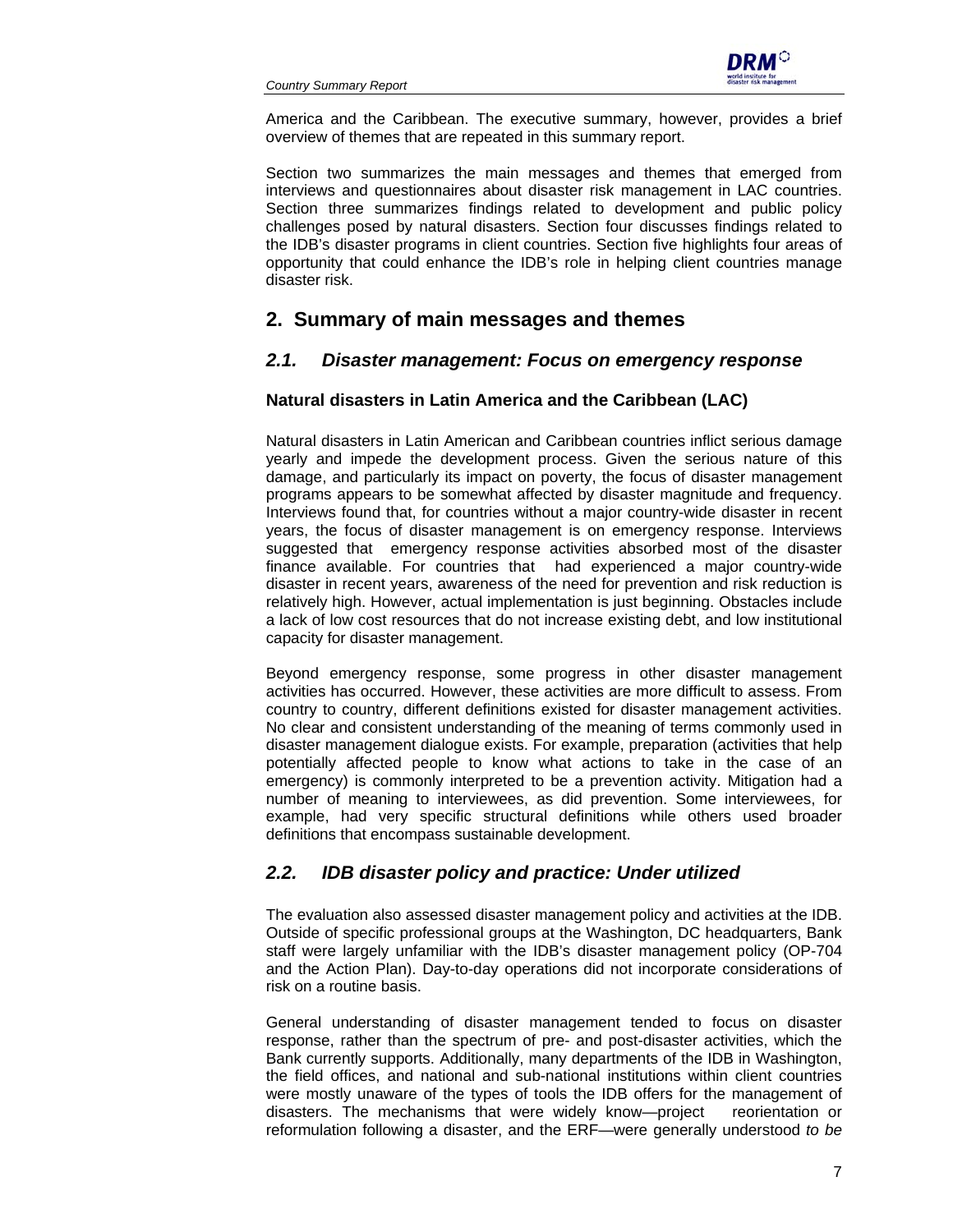

the Bank's operational policy on disaster management. These instruments are welcomed by countries because they do not require new debt and their design facilitates a more rapid disbursement of resources than do new loans or projects. The majority of interviewees and questionnaire respondents indicated they were not aware of other tools, nor how such tools can be used for effective disaster management.

# **3. Development and public policy challenges posed by natural disasters**

## *3.1. Damage: A significant annual problem*

One of the most significant findings from interviews was that disasters in general are an annual problem at either the national or regional level (high frequency), although the type and magnitude of event varies. Interviewees consistently noted that disasters are an implicit development theme, even when they are not explicitly categorized as such.

Interviewees commented on two "disaster myths" that influences current approaches to disaster management. The first myth holds that disasters provide an opportunity for developing countries to replace obsolete infrastructure using abundant international development assistance post-disaster. The second myth supports the idea that disasters do not affect developing countries in the wider development perspective. Underlying the idea is the assumption that the affected the poor, the government, various development projects—are not negatively impacted in the long term. The policy response to this myth is the perception that emergency response is the appropriate and sufficient general disaster management strategy for a country. However, most interviews indicated that disaster damage is more widespread and far-reaching than direct-damage estimates suggest. For example, in most cases reconstruction is incomplete and many buildings are never rebuilt or sufficiently rebuilt. Some interviewees reported that disaster-related projects with a short-term focus can rebuild vulnerability. Interviews implied that many reconstruction projects insufficiently accounted for pre-existing risks and rebuilt vulnerabilities. In El Salvador, e.g. the municipality of Cuscatancingo implemented an IDB reconstruction program (utilizing the ERF) for earthquake victims. The program provided provisional building materials such as tin roofing to quickly re-establish shelters. Due to lack of resources and restrictions in space, houses were often rebuilt only partially and in the same hazard-prone areas. The director of reconstruction services for the community noted that while the activity provided immediate shelter and relief, the precarious structures remained in a very vulnerable state.

## **Public sector disaster risk management, current strategies**

Socioeconomic development high-priority, disaster risk management low-priority

Interviews and questionnaire responses indicated that economic and social development priorities were considered highest, whereas disaster risk management (including disaster finance) was considered least. Several interviewees noted that the discrepancy between (particularly financial) impact and priority given to managing these impacts, contributed to a negative cycle of development.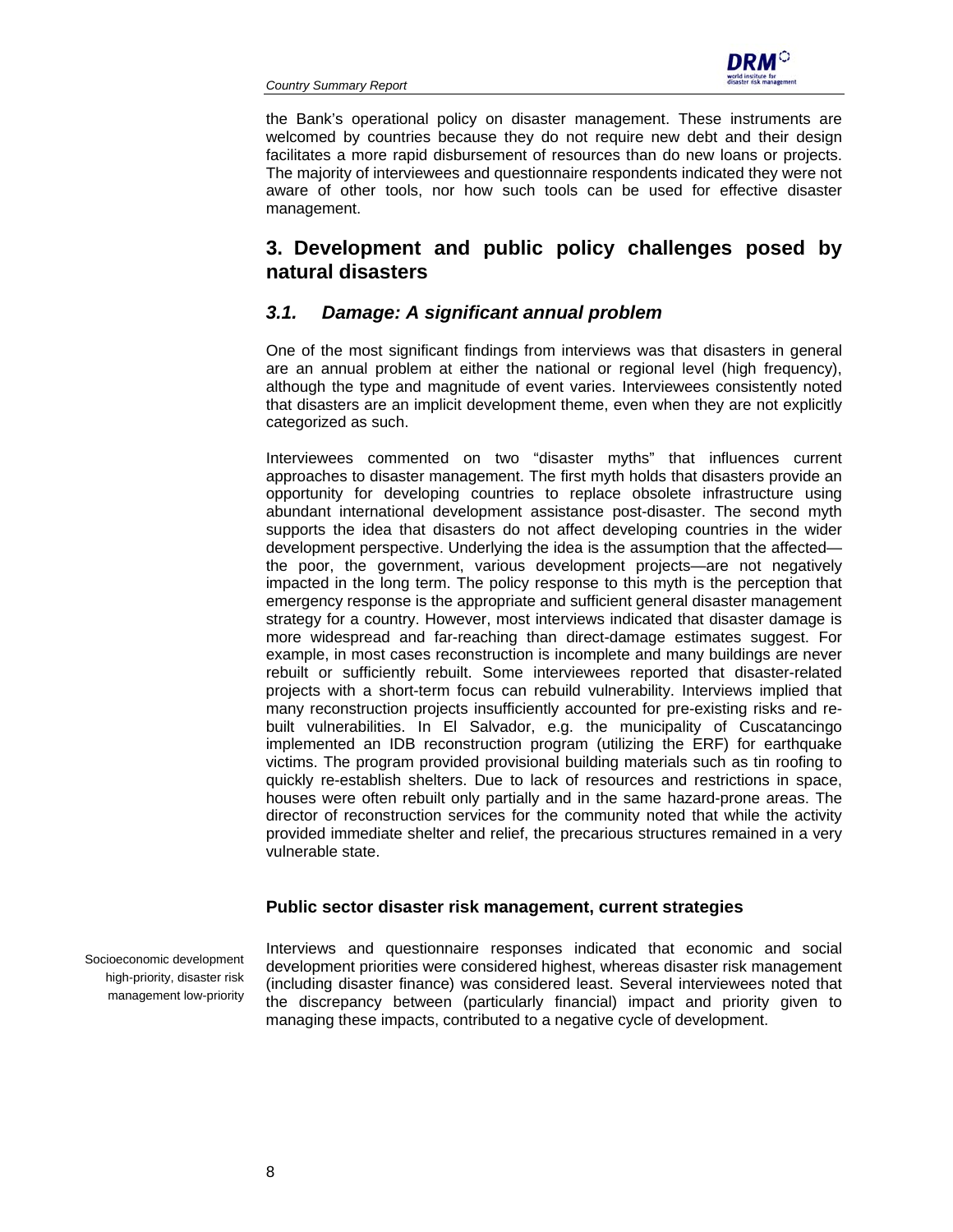

#### **Table 2**

| <b>Relative importance</b><br>$(1 = most important)$<br>priority) | <b>Spectrum of political priorities</b>                  |  |
|-------------------------------------------------------------------|----------------------------------------------------------|--|
|                                                                   | Macroeconomic and fiscal policy                          |  |
|                                                                   | Sectoral policy (agriculture, busin ess, industry, etc.) |  |
| 3.                                                                | Disaster management activities                           |  |
| 4.                                                                | Social policy (health, education, pensions, etc.)        |  |
| 5.                                                                | National security                                        |  |

Survey participants were asked to compare actual disaster-related priorities that their countries with the priority the measure should have. In countries where major natural disasters have occurred recently the awareness of the need for pro-active, pre-disaster management and activities is increasing, yet actual disaster management practices remain reactive and post-event in general. Questionnaire responses indicated that emergency response was the highest current disaster management priority, while prevention was the lowest actual priority In contrast responses indicated that prevention, followed by disaster preparedness *should* have the highest disaster management priorities. The question responses yielded the following rankings:

#### **Table 3**

| <b>Priority ranking of</b><br>disaster<br>management<br>measures<br>$(1 =$ highest priority) | <b>Actual disaster-related</b><br>priority for respondent's<br>country | <b>Priority disaster-related</b><br>measure should have |  |  |
|----------------------------------------------------------------------------------------------|------------------------------------------------------------------------|---------------------------------------------------------|--|--|
|                                                                                              | Emergency response                                                     | Prevention                                              |  |  |
| 2.                                                                                           | Mitigation                                                             | Mitigation                                              |  |  |
| 3.                                                                                           | Rehabilitation and                                                     | Rehabilitation and                                      |  |  |
|                                                                                              | reconstruction                                                         | reconstruction                                          |  |  |
| 4.                                                                                           | Disaster preparedness                                                  | Disaster preparedness                                   |  |  |
| 5.                                                                                           | Prevention                                                             | Emergency response                                      |  |  |

Interviews also suggested that most countries lack a coherent, consistent strategy to disaster management. One interview in Nicaragua (Ministry of External Relations) specifically noted that because of his country's status as a highly indebted country, in the past it has been willing to accept whatever resources (and attached obligations) have come, so that activities with international organizations in general are a mosaic of strategies and approaches (no coordination, no coherence in strategy or activity focus, often incomplete implementation).

Interviews indicated that the public sector in their countries devoted only very limited public resources for disaster management activities. Both interviews and questionnaire responses outlined the underlying incentive structure that affects decision making in the public sector, discussed in greater detail below. One interview indicated that public decision makers have incentives to build large infrastructure projects, but did not have as much motivation to provide sufficient public financing to properly maintain such infrastructure in ways that would help it withstand a natural disaster (Bonnick 2003). An interview in Bolivia noted that, with so many other pressing development needs, there was little motivation to use limited public sector resources for disaster management (Carrasco 2003). Several interviews noted that the public sector in their country did not insure public assets,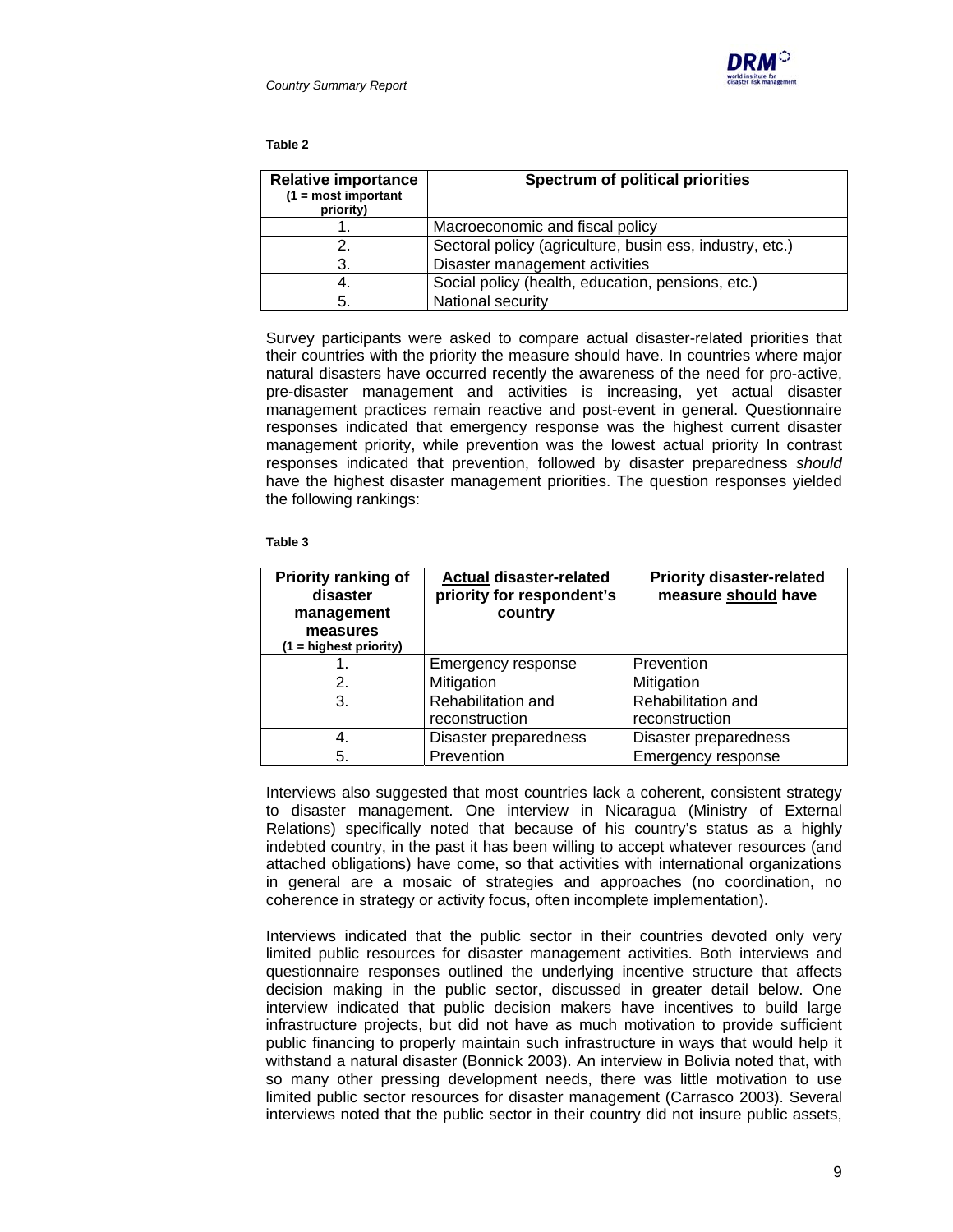

or invest sufficiently in measures that would reduce risk from disaster damage (Luocel 2003; Quiras 2003).

#### **Disaster finance**

Survey participants were asked to describe how their countries currently finance disaster management activities and disaster losses. The following table summarizes respondents' rankings of the relative importance of each source of finance, and the estimated cost of these sources. Their answers reflect a heavy reliance on post-disaster lending and community solidarity. Interviews revealed that the poor and local communities bear the largest uncompensated burden of disaster damage. Additionally the interviews noted that, unlike assumed in many reports, the poor and local communities as a rule do not receive adequate compensation or support payments from the central government. The poor often bear the largest burden of disaster damage and negative disaster impacts of disasters may not be measured. Because the poor own informal assets, have informal employment, and may have difficulty accessing affordable credit, their losses often go uncompensated and unreplaced entirely.

#### **Table 4**

| <b>Priority ranking of</b><br>disaster finance<br>resource<br>$(1 = most important)$ | Source of financial<br>resources for disaster-<br>related spending | <b>Estimation of the cost of</b><br>this financial resource<br>$(1 = most costly)$ |  |  |
|--------------------------------------------------------------------------------------|--------------------------------------------------------------------|------------------------------------------------------------------------------------|--|--|
|                                                                                      | Post-disaster lending                                              | 1. most costly resource                                                            |  |  |
| 2.                                                                                   | Community solidarity                                               | 5.                                                                                 |  |  |
| 3.                                                                                   | Post-disaster grants and aid                                       | 6. no cost for grants or aid                                                       |  |  |
| 4.                                                                                   | Insurance and reinsurance                                          |                                                                                    |  |  |
| 5.                                                                                   | Reserve fund                                                       | 4.                                                                                 |  |  |
| 6.                                                                                   | Contingency credit                                                 | З.                                                                                 |  |  |

Countries rely on official transfer, lending, and community solidarity to pay for losses

Post-disaster finance sources were the most widely used finance sources. Respondents noted a heavy reliance on international assistance (aid and grants) and forms of low-cost resources. Because these funds are available immediately following a disaster, resources are almost universally dedicated to emergency response and rehabilitation, and some reconstruction. For disaster financing needs that exceeded the internationally available aid, countries choose to either forego disaster rehabilitation or to assume additional loans. Pre-disaster finance tools such as contingency credit, reserve funds, and insurance and reinsurance were largely unused according to respondents. To date, domestic funds for disaster management are non-existent in almost all of the countries visited.

Post-disaster lending considered most expensive means to pay for losses

Interestingly, the most costly source of financial resources, post-disaster lending, was indicated as the most frequently relied-upon means of paying for disaster losses. Respondents indicated that they considered grants and official transfer, and community solidarity the least-costly resources for disaster finance. Yet, postdisaster lending was considered the most expensive source by the interviewees, without having any further explanations for this assumption. This implies that LAC countries may experience acute disaster financing problems if low-cost resources are not available. Failing to plan for pre-disaster resources and following the current strategy to rely on traditional sources for disaster finance needs can imply costly debt or foregone development opportunities for countries pursuing implicit postdisaster financing strategies. The assumption of availability of low-cost resources such as external official transfer may be imprudent.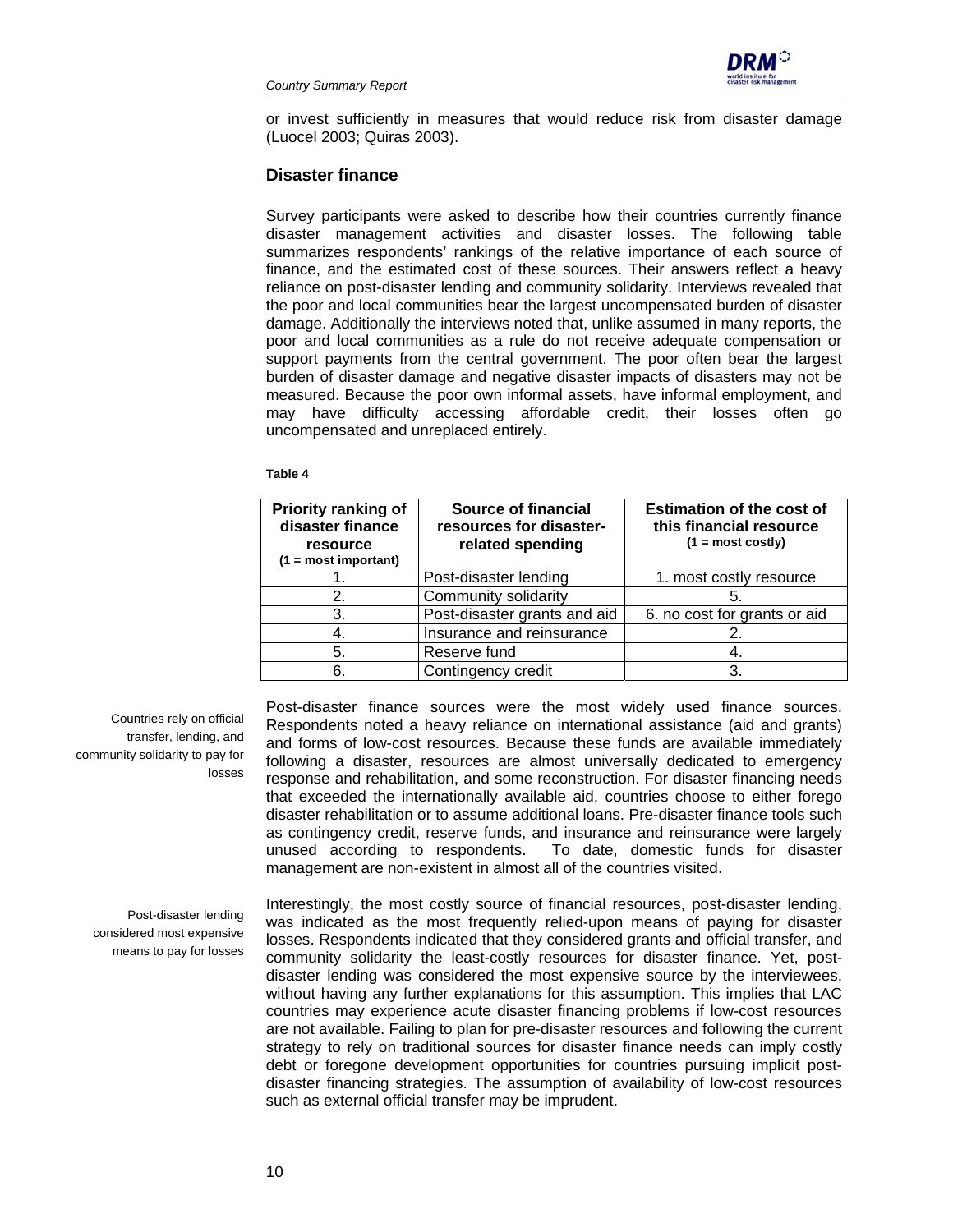

Respondents indicated that the way their countries currently pay for disaster losses can force these countries to sacrifice other development priorities. Among these, economic growth was considered the most seriously negatively affected development priority, followed by social (health, education, etc.) and poverty reduction. Several interviews indicated that assuming additional loan burdens compromised sustainable economic development (Finance 2003; Galindo 2003).

#### **Incentive structures that motivate disaster management decisions**

Survey participants were asked to indicate the incentives and disincentives that affect disaster management choices. Overall, respondents indicated that postdisaster activities were more widely undertaken than pre-disaster. For example, 43% of respondents indicated that some form of prevention was undertaken in their country, and 58% indicated that mitigation was undertaken. Disaster preparedness was the pre-disaster activity, which received the highest response—89% of responses indicated that disaster preparedness was undertaken in their country. The interviews pointed towards significant disincentives to use public resources in pre-event activities. The most frequently mentioned disincentives for pre-event activities included that such pre-event activities compete with other development activities in resource demand, lack of public visibility, lack of institutional capacity for pre-event activities.

In contrast, 93% indicated that emergency response was undertaken, 96% and 94% indicated that rehabilitation and reconstruction, respectively, were undertaken in their countries following disasters. Respondents provided insight about the types of incentives underlying each type of pre- or post-disaster activity. The top three disincentives for prevention activities were the difficulty of obtaining resources preevent, the ability to achieve consensus about prevention , and the lack of public visibility of preventive measures. Interviews and questionnaire responses revealed a large gap between recommendations and ideals of OP-704 and actual disaster management focus within countries: many of these issues relate to negative incentives for implementing integrated, coherent, and proactive disaster management policies. Within countries, few incentives exist for pre-disaster activities while IDB instruments and practices (loan reorientation and reformulation) encourage reactive disaster management.

Interviews at IDB headquarters and in the field suggested that institutional incentives reinforce practical emphasis on emergency response. Because certain IDB tools provided powerful incentives such as timely and relatively easy access to resources, as well as domestic incentives such as the ease of obtaining consensus about post-disaster activities and public visibility, interviews consistently pointed to the use of loan reallocation and the ERF. Political considerations and public visibility lead countries to favor ERF and loan reallocation. In-country political considerations and public visibility of disaster management activities also influence disaster management choices in client countries. Disaster management has a low relative political priority and many interviews reflected an aversion to incurring additional debt for disaster-related activities (Finance 2003; Subminister 2003). Some respondents noted that they prefer to reallocate resources from existing IDB projects to obtain resources, even when those resources were used solely for postdisaster activities. The specific design of the ERF allows countries to access a specific amount of financial resources, but these resources (although debt) do not count against the country's overall loan limit. Loan reallocation represents resources that have already been approved and therefore do not compete with new loans for development. The disaster-related instruments for pre-disaster activities do not provide such incentives. Other instruments, such as the Prevention Facility, may require new loans and new debt. Even if these loan amounts are small, the political aversion to incurring debt may bar countries from requesting assistance for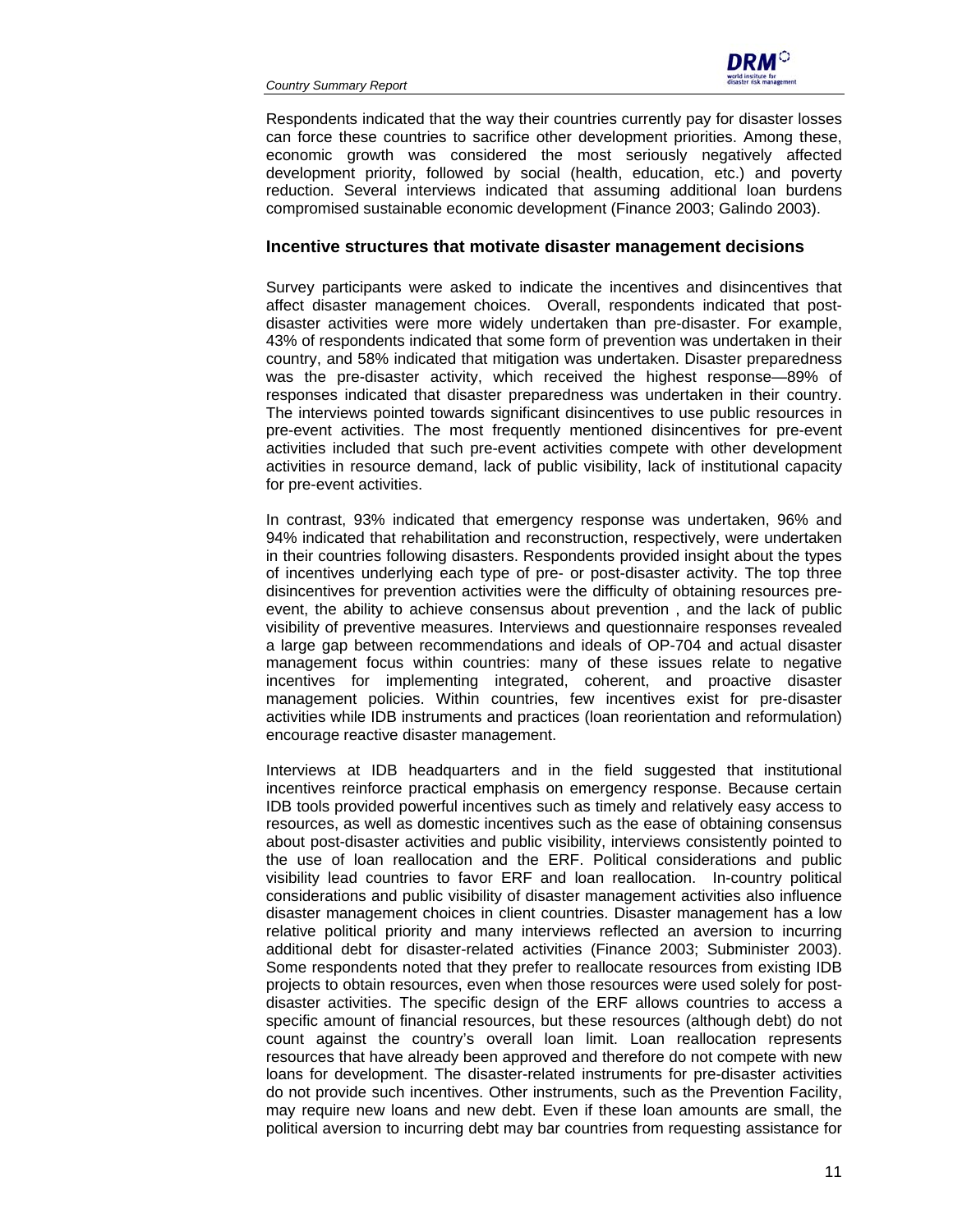

pre-disaster projects. Replies indicated that countries preferred lower-cost, nonloan funds like technical assistance and were generally less enthusiastic about requesting new projects specifically for disaster management. Such loans—which are intended to focus on pre-disaster activities such as mitigation—compete with other development priorities before disaster have actually occurred.

# **4. IDB disaster programs and client countries**

After commenting on disaster management priorities and the current situation in their own countries, questionnaire respondents and interviewees provided insights about the disaster management services provided by the IDB to borrower countries.

## *4.1. Country needs in disaster management*

Questionnaires indicated that countries need support in areas that help decisionmakers better understand what disaster management activities should be chosen, and what possible outcomes of those activities might be. The table below highlights country capabilities, according to questionnaire responses. Interviews also emphasized that because of the low capacities mentioned, it is often more feasible to implement post-disaster activities than pre-disaster ones.

|                            | Disaster management capacity of countries in Latin America and the |                       |                 |                             |                  |
|----------------------------|--------------------------------------------------------------------|-----------------------|-----------------|-----------------------------|------------------|
| Caribbean                  |                                                                    |                       |                 |                             |                  |
| Area                       |                                                                    | <b>No</b><br>capacity | Low<br>capacity | <b>Moderate</b><br>capacity | High<br>capacity |
|                            | <b>Disaster preparedness</b>                                       |                       | X               |                             |                  |
| Disaster<br>management     | <b>Risk reduction</b>                                              |                       | X               |                             |                  |
|                            | <b>Emergency response</b>                                          |                       |                 | X                           |                  |
|                            | <b>Reconstruction</b><br>and<br>rehabilitation                     |                       |                 | X                           |                  |
| <b>Technical capacity</b>  | <b>Hazard mapping</b>                                              |                       |                 | X                           |                  |
|                            | <b>Infrastructure</b><br>information                               |                       |                 | $\overline{\mathbf{X}}$     |                  |
|                            | <b>Value-at-risk</b><br>information                                | X                     |                 |                             |                  |
|                            | Disaster databases                                                 |                       |                 | X                           |                  |
|                            | Loss potential studies                                             |                       | X               |                             |                  |
|                            | <b>National</b><br>institutional<br>capacity                       |                       | X               |                             |                  |
| Institutiona<br>I capacity | <b>Coordination</b><br>οf<br>disaster management                   |                       | X               |                             |                  |
| Financial<br>capacity      | Paying for emergency<br>response                                   | X                     |                 |                             |                  |
|                            | for<br><b>Paying</b><br>disaster<br>damage                         | X                     |                 |                             |                  |
|                            | <b>Financial</b><br>for<br>support<br>disaster management          |                       | X               |                             |                  |

**Table 5** 

Questionnaire responses showed that country capacity for risk reduction was considered very low. Interview responses highlighted that reducing risk before a disaster requires better information and technical and institutional capacity.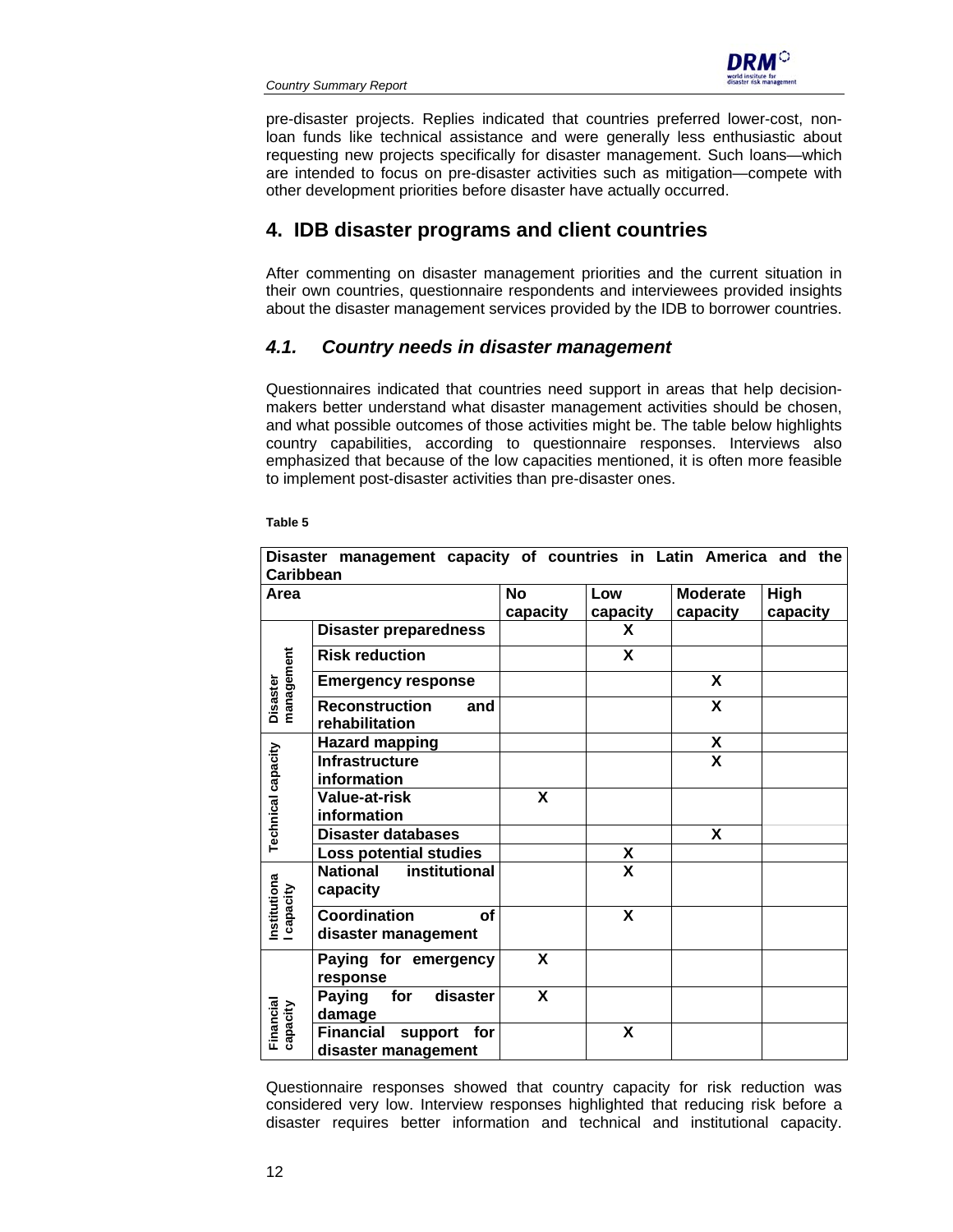

Respondents felt that the areas of national institutional capacity to manage disasters, and the ability to coordinate activities with NGOs and international organizations were very low. Likewise, the ability to execute loss potential studies or gather and assess information on values at risk were considered very low.

Technical capacity in areas such as hazard mapping, building disaster databases, and gathering and assessing information on infrastructure were considered moderate in Latin America and the Caribbean. Interviews repeatedly emphasized the important role which organizations like the Inter American Development Bank play in developing technical capacity, primarily from TCs. Additionally, while countries often receive technical and other forms of external assistance following disasters, the types of information needed to achieve decision-making consensus on pre-disaster activities and risk reduction are difficult to obtain. Countries need technical support and resources before disasters to create disaster risk management capabilities such as risk analysis, value-at-risk studies, and better understanding of the economic and social impacts of natural disasters.

According to all interviews in each country, institutional capacity remains an important barrier for effective disaster management. For example, many countries lack sufficient coordination and planning capacity to implement a coherent disaster management strategy at any given level or across levels (national, regional, local). The result is that disaster management activities tend to be disjointed and sometimes uncoordinated. Some efforts are repeated by different agencies (both national and international). For example, many interview respondents noted duplication of disaster management activities by the IDB and the World Bank. The efficacy of limited resources for the purpose of disaster management is low.

For example, the ability to achieve consensus on what type of activities should be undertaken may skew disaster risk management choices towards post-disaster measures. Interview responses indicated that saving human lives (a key facet of emergency response), and reconstruction activities enjoy high levels of consensus. While countries often receive technical another forms of external assistance following disasters, the types of information needed to achieve decision-making consensus on pre-disaster activities and risk reduction may be difficult to obtain. Pre-disaster activities tend to face greater obstacles in gaining support due to lack of urgency, an abundance of competing ideas about priorities, and a low level of knowledge of appropriate disaster risk reduction measures. The ability to manage natural disasters requires personnel and an integrated strategy with planning capability, something many respondents indicated as lacking. Additionally, countries need technical support and resources before disasters to create disaster risk management capabilities such as risk analysis, value-at-risk studies, and better understanding of the economic and social impacts of natural disasters. The ability to manage natural disasters requires personnel and an integrated strategy with planning capability, something many respondents indicated as lacking.

Finally, questionnaire respondents felt that their countries had no disaster finance capacity. This finding is interesting because these countries were considered to have moderate capacity for post-disaster activities. The result may reflect the heavy dependence on the international community in providing financial resources to pay for emergency response and reconstruction. Countries require resources for disaster management, but IDB activities and instruments which are actually used (emergency response fund, project reformulation or reorientation) respond primarily to country needs for emergency response, and less to reconstruction. The areas of greatest need were generating value-at-risk information, and paying for emergency response and disaster damage. A noticeable lack of involvement by international capital markets may be explained in part to lack of important information such as infrastructure values and building quality. Capital markets require such information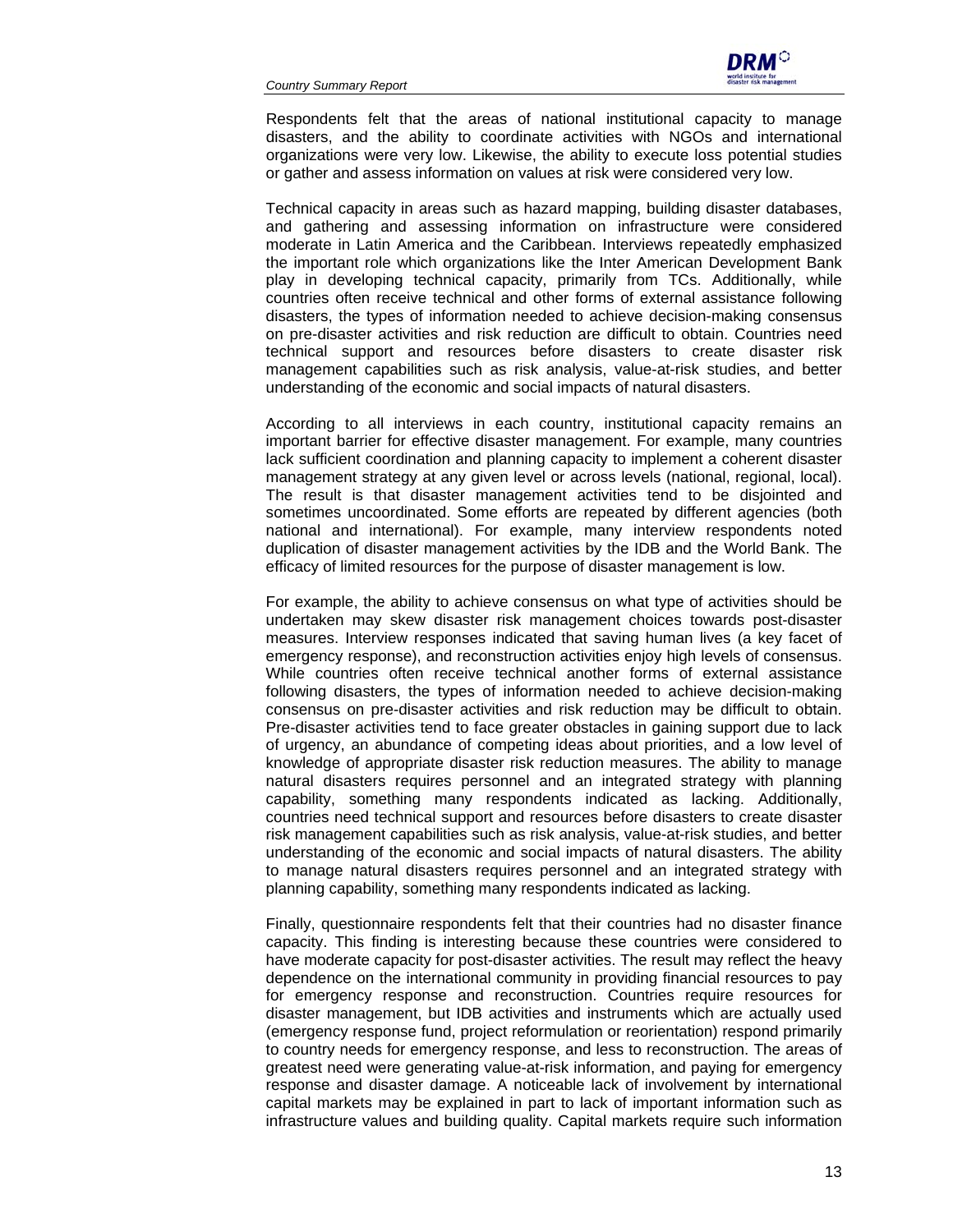

about values at risk before providing financial services. International organizations that provide disaster assistance do not yet adequately address country needs in "proactive" disaster management areas such as: risk mapping, vulnerability studies, valuation of assets at risk, livelihood protection for the poor, risk reduction and no regrets development solutions (including appropriate prevention and mitigation activities), information systems, studies of past disaster losses and nation-wide databanks, early warning systems, institutional coordination of disaster management, and financial risk transfer and disaster management.

## *4.2. Familiarity with and effectiveness of IDB disaster policy*

Interviews and questionnaire responses indicated that IDB policy guidelines on disaster management (OP-704 and the Action Plan) have had a limited influence on IDB and in-country discussions, planning, reforms, or implementation of disasterrelated activities. Several factors in this limited effectiveness appeared during the research: awareness of IDB policy guidelines, the balance and design of IDB instruments, and the role of IDB field offices.



#### **Figure 1. Familiarity with the disaster management policy**

In many countries, IDB policy and disaster-related instruments were not considered significant in the creation and strengthening of national systems and policies for disaster management. Some exceptions exist in this trend, such as Nicaragua's strengthening of local public health emergency response capabilities (Amador 2003). Also in Nicaragua and Bolivia, two interviews indicated that the IDB plays an important role in providing continuity in disaster management guidelines, in the face of constant change in political priorities and institutional landscapes in client countries (Basurto 2003; Finance 2003).

Interestingly, the questionnaire revealed that few respondents considered IDB activities relevant to risk management in their country. OP-704 recommends six specific areas where the IDB should positively influence disaster management in its client countries, yet interviews and questionnaire responses revealed that either the IDB policy guidelines were not known, not considered relevant, or were not applied in projects in the countries considered. Interviews revealed that the IDB does not consistently take part in helping countries develop coherent disaster management strategies, except for specific projects and TCs most interviewees and questionnaire respondents considered the IDB policy guidelines to be either not relevant or had no real knowledge of what the guidelines were. *However*, questionnaire responses also indicated that 80% of respondents felt that the IDB responded "moderately" to "very" effectively to emergency response needs of a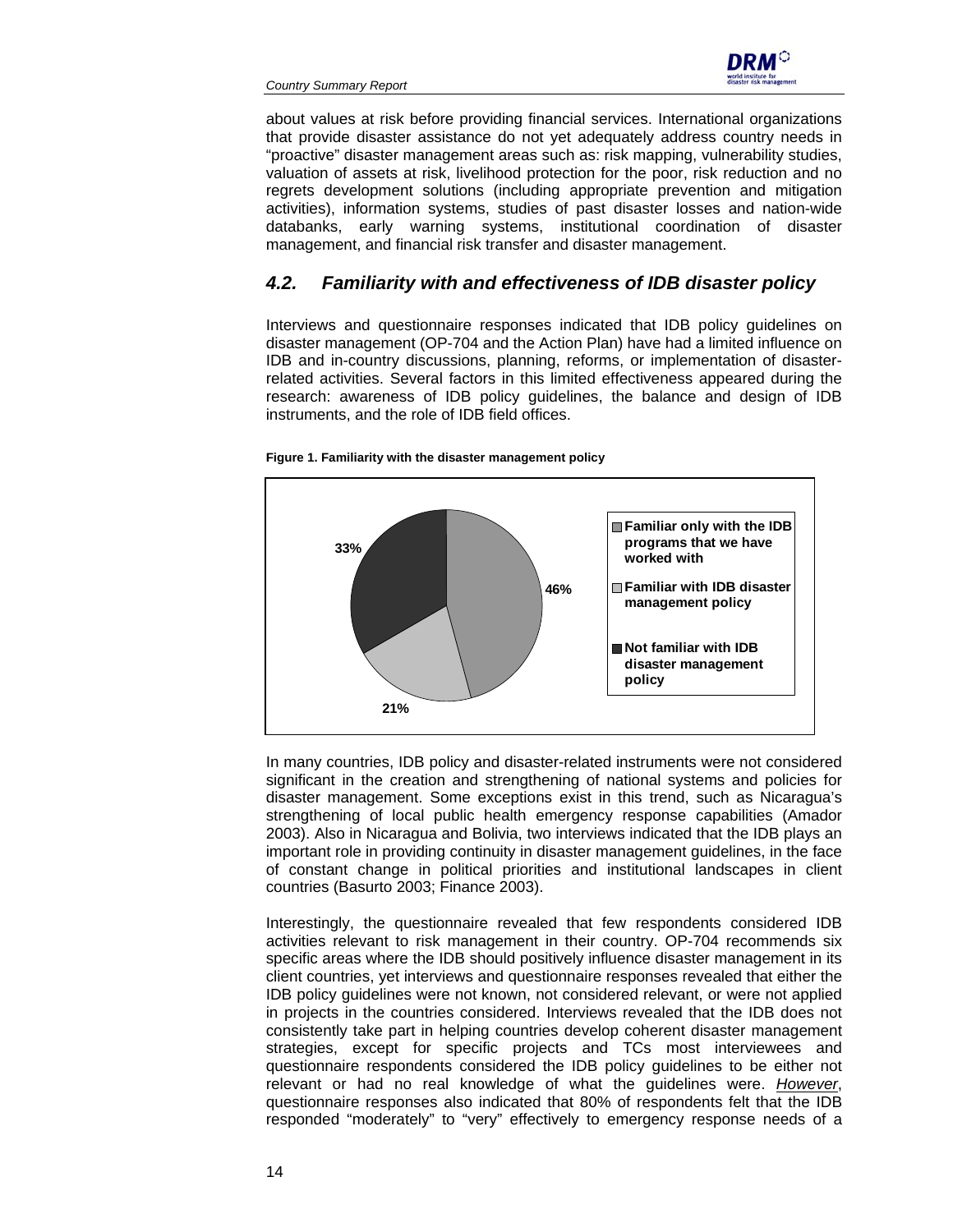*Country Summary Report* 



country, but pre-disaster activities were considered less effective. This seeming paradox may be explained by attitudes that development and disasters are not related to each other. Interviews suggested that the IDB's participation in the development process in Latin America and the Caribbean was visible and appreciated. But because disasters are generally not viewed as a development issue, IDB activities in disaster management were not considered relevant to the country's development. Individual interviews, especially with country offices where IDB disaster management specialists had visited during times of disaster, reflected a high degree of respect and appreciation for the types of disaster management work the Bank is undertaking. Disaster teams that have visited Central America and the Caribbean, for example, were considered to be very helpful in helping the country in the post-disaster phase (Amador 2003; Cruz 2003; Lacayo 2003).

IDB policy guidelines for disaster management are far-removed from actual disaster management in countries visited, not because the vision is incorrect but because the vision does not match the current conception of development and disasters. For example, the IDB's institutional focus on development loans. Again, because disasters are generally not seen as a development issue, risk reduction and other disaster management activities are not seen as considered central development objectives for bank programs and projects. Likewise, the Bank's current day-to-day practices and scope of instruments used may reflect a vision of development that does not account for risk. Instrument design and implicit incentives may overlook the role that disasters play in the course of a country's economic and social development. The most-often utilized tools emphasize rapid fund appraisal and disbursement, funds that do not cause greater indebtedness, funds that do not require the lengthy process of a new project proposal, and funds that do not compete with limited resources for other development priorities.

#### **Box 1: Role of the Field Offices: Reactive or proactive?**

Some interviews with IDB personnel reflected the view that risk management is not yet a pervasive part of overall strategies at the Bank, either in development strategies in partnership with client countries or in operational activities like project design and implementation. Interviews in field offices reflected an understanding that field officers were there to respond to the needs of client countries and facilitate the implementation of operations. Yet in matters related to risk, this responsive character of field offices may slow the development of national disaster risk management systems.

Field offices can also utilize their unique relations in country dialogues to help promote a vision of disaster management consistent with OP-704 and the Action Plan. For example, some initiatives in Central America and the Andean Region have included disaster management themes in strategic dialogues between field offices and country officials. Such initiatives in the future might meet the vision of the Action Plan.

Currently, the majority of questionnaire respondents felt that IDB activities had a neutral effect on the development of national systems and policies for disaster prevention, while only 5% felt that IDB activities strengthened this aspect. An appropriately proactive role for field offices might also encourage effective risk reduction and the needs of the poor. At the present, 35% of respondents felt that IDB activities discouraged effective reduction of disaster vulnerability for the poor and half of the respondents said that IDB activities tend to discourage the participation of the private sector in disaster management.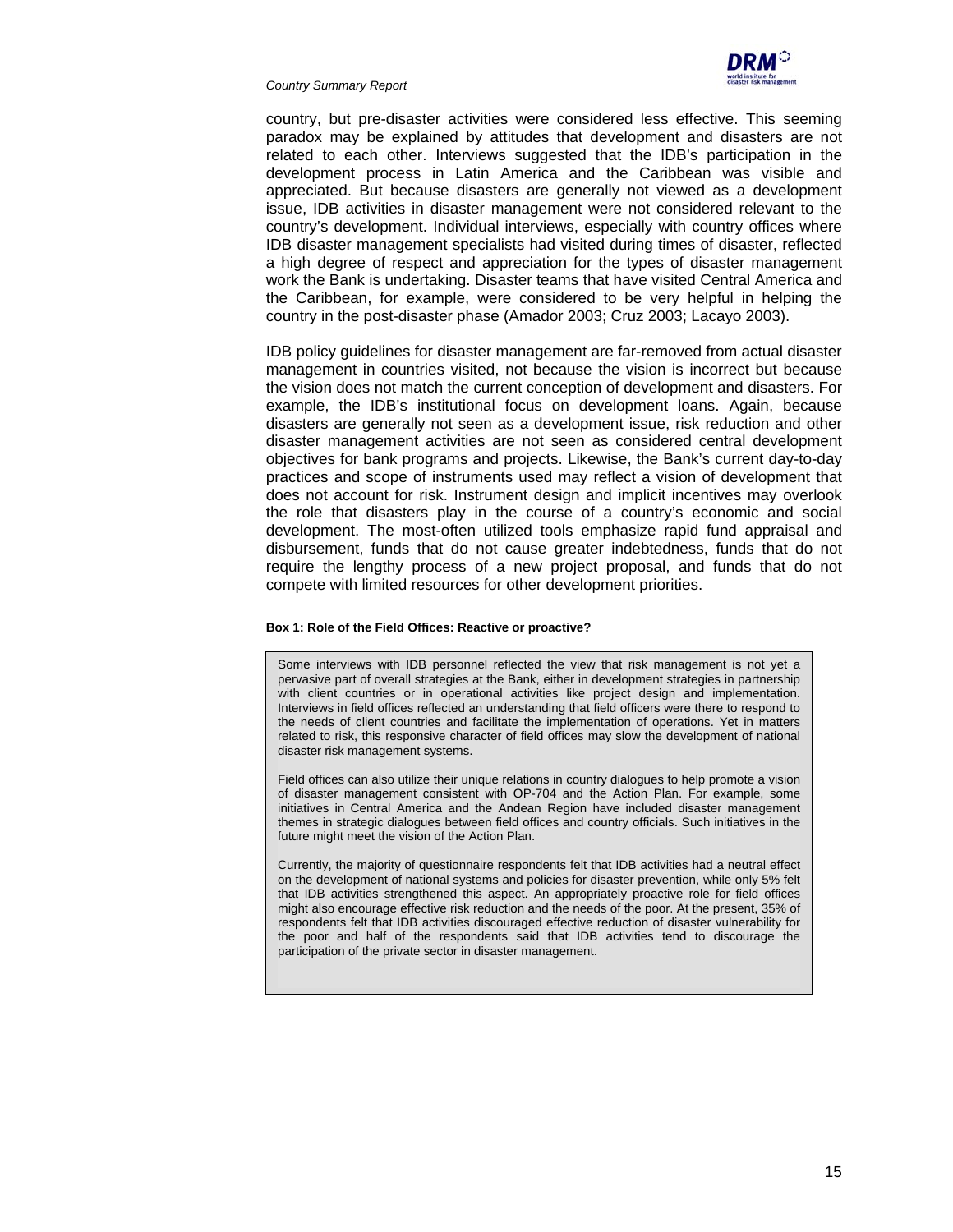

# **5. Areas of opportunity**

Based on the in-country evaluation of disaster management policy, several areas of opportunity emerge. These opportunities, if taken, could increase the efficacy of IDB programs and operations in reducing disaster risk in client countries. The areas focus on the need for proactive disaster management which reduces risk before an event, undertakes activities that foster sustainable development even in the absence of disasters, and finds affordable ways to finance risk management.

#### **Increase awareness of proactive disaster policy.**

Greater familiarity with OP-704 and the Action Plan could provide an impetus for disaster management as a part of activities designed to promote sustainable development. Interviews with IDB personnel in Washington, DC and in field offices acknowledged that while the impacts of disasters are very serious, disaster management takes a low current priority relative to other IDB project foci, such as economic and social goals. Field officers noted that specific disaster-related activities—such as risk mapping and risk analyses, the improvement of infrastructure maintenance, and early warning systems—were needed to enhance economic and social sustainability in their country, yet these same respondents described themselves as unfamiliar with the IDB's policy on disaster management . portfolio has been reviewed.

## **Find disaster management solutions that foster sustainable development.**

Although current disaster management focuses on post-disaster activities, questionnaire and interview respondents acknowledged the desirability of predisaster risk reduction. These activities include pre-disaster financial planning, and a longer-term vision of how risk management fits into overall goals to achieve sustainable development. Interviewees in several countries responded that many development activities are activities that could achieve both risk reduction and longer-term sustainable development (water management, soil and forestry management, etc.).

#### **Coordinate disaster management strategies.**

There is little or no inter-country coordination of disaster management strategies. One respondent in Nicaragua felt that regional dialogue in countries where disasters are "shared" might increase the efficacy of disaster management activities. Further, interviewees suggested that countries need to maintain a consistent personnel base with disaster expertise. The IDB's ongoing Regional Policy Dialogue is one of the many ways that the Bank is already addressing this need.

#### **Make pre-disaster measures attractive and affordable.**

Iterviews and questionnaire responses indicated a high-awareness of the importance of risk reduction, but also noted that the current incentive structures work against implementing such pre-disaster activities. Some suggested that increasing technical capacity—such as risk mapping and analysis, development of information and databases to support risk analysis, the development of financial capacity—could foster pre-disaster measures. Such measures also need to be affordable. Respondents consistently mentioned that the lack of (affordable) financial and other resources means that most of these needs go unmet.